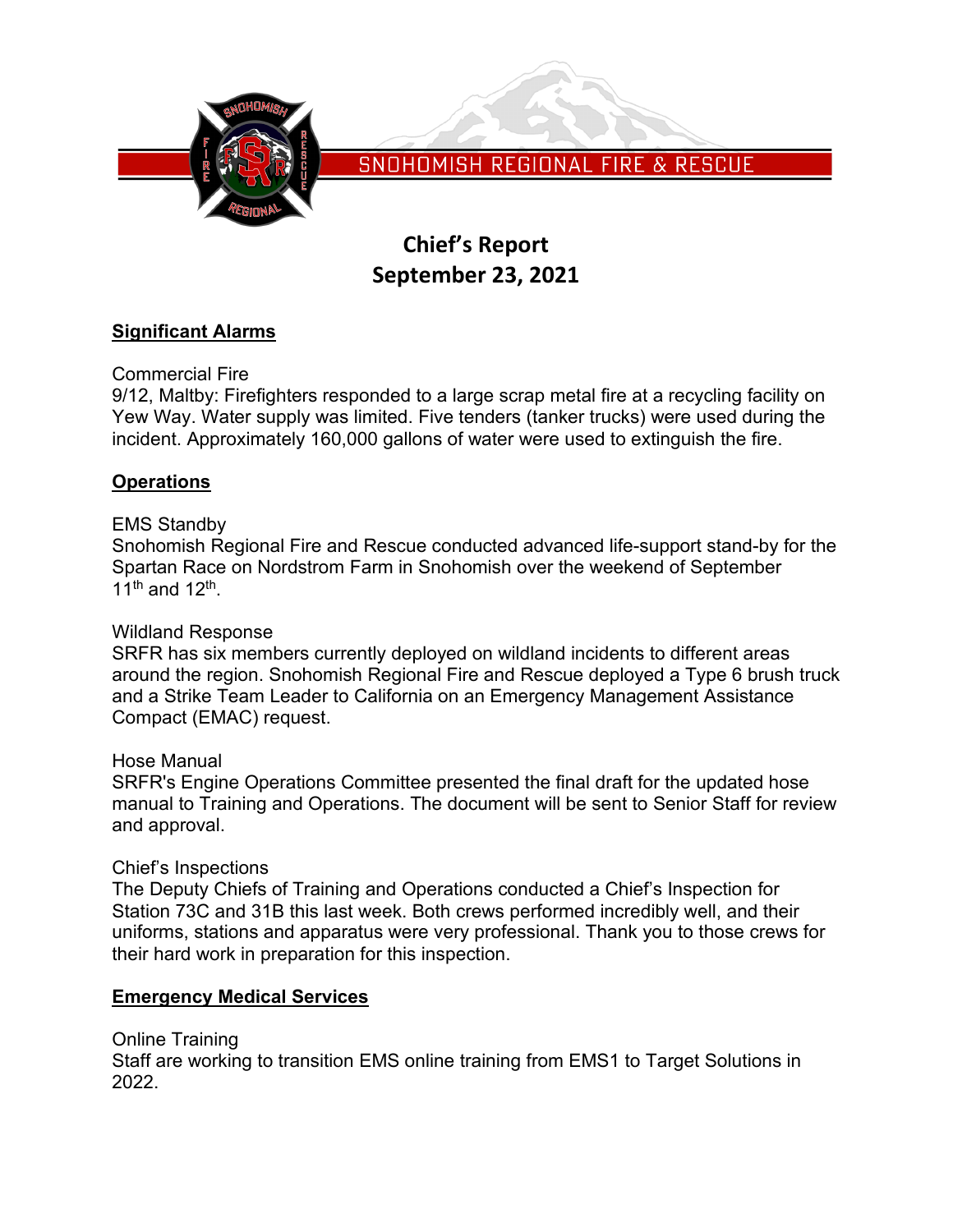Paramedic Training for Dist. 17 Granite Falls

Staff and Legal are working on a Paramedic Preceptor agreement between Snohomish Regional and Snohomish County Fire District 17. This will allow our Paramedics to mentor and precept the new Snohomish County District 17 Paramedics and assist them in getting experience and meeting the requirements from Snohomish County EMS. The agreement is completed, and we are working on final approval.

## Pediatric Resuscitation Training

The EMS Division in conjunction with the Training Division are holding a pediatric resuscitation class in the next two weeks in Snohomish.

## Code-Stat Training

Staff are planning and scheduling Code-Stat training with our Medical Service Officers (MSO's). MSO Jay ford from South County Fire will deliver training on the basics of Code-Stat. Reviewing Code-Stat Data will help Snohomish Fire and Rescue with Quality improvement in Cardiac Arrests.

## **Training**

## Strategy and Tactics Training

Battalion Chief's DiMonda and Fisher presented their Strategy and Tactics class to the company officer cadre for the Snohomish County Fire Training Academy.

#### Recruit Academy

Snohomish Regional Fire and Rescue's six new recruits started the Recruit Academy on 9/13/2021. Additionally, three probationary Lieutenants started the academy on September 7 to serve as Company Officers.

#### Long Range Planning

The Training Division continues to update the 2022 and long-range training plan. The Training Division met with the leads of the training committees and the Deputy Chiefs of Operations and EMS to go over the plan on  $9/16<sup>th</sup>$ . Members from Snohomish County Fire District 4 attended as well.

#### Employment Practices

The Training Division and Human Resources are researching training on equal employment opportunities and a productive work environment. Staff will work with labor leadership to discuss a plan to review and implement the training.

#### Firefighter Recruitment

Human Resources and Training are reviewing future tests for entry level firefighter, part time firefighter, hazmat team and paramedic students.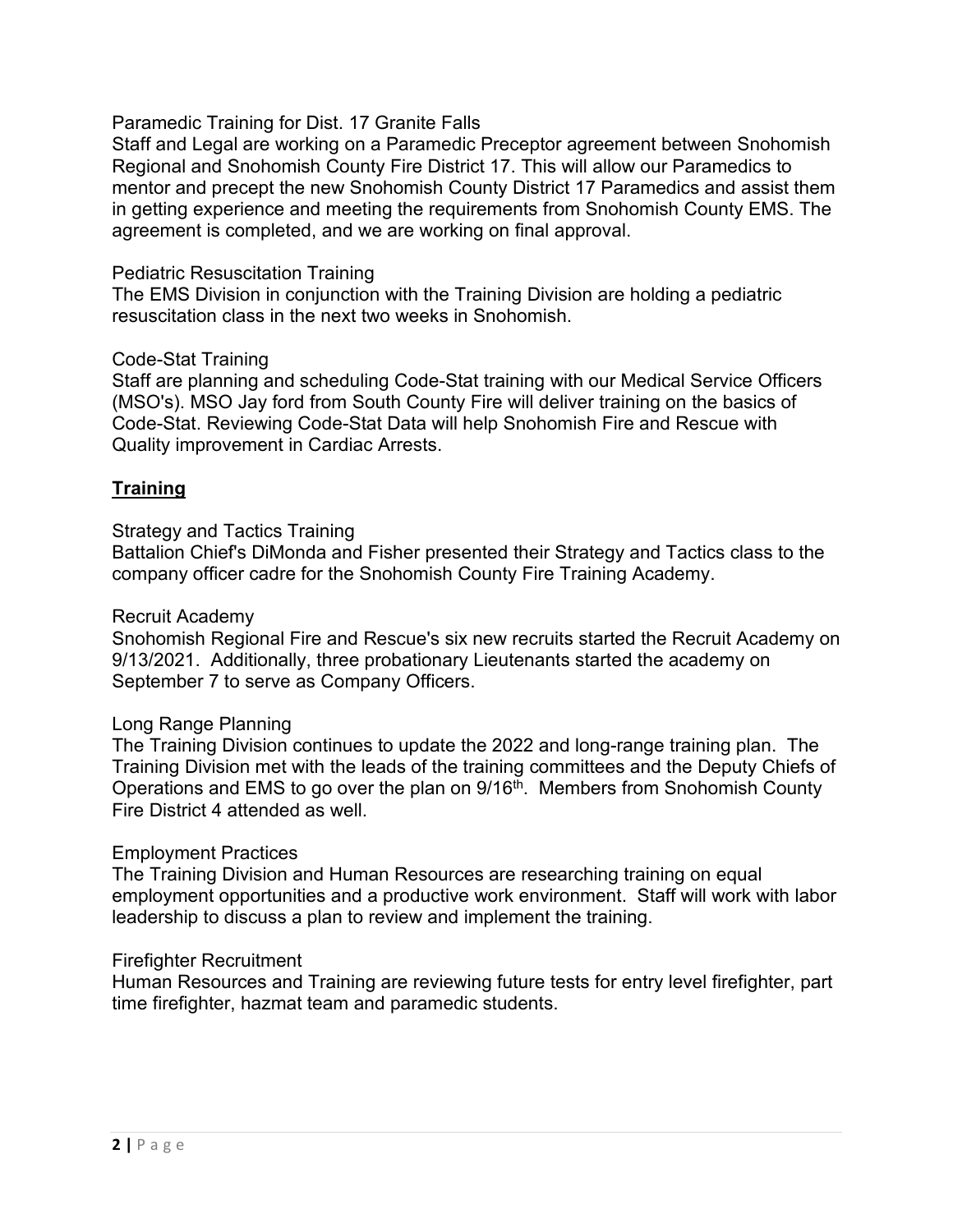# **Health and Safety**

Mandatory Vaccinations

Health and Safety is working with HR on accommodation documentation and record keeping for vaccination mandates.

COVID 19 Testing

With the goal of daily COVID testing for emergency responders, Health and Safety is working on procuring the COVID tests.

Firefighter Physical Exams Health and Safety is continuing with department physicals this week in the North **Battalion** 

# **Fire Marshal**

Fire Safety Inspections Deputy Fire Marshall Bowen and Fire Inspector Fisher have worked hard to completed school inspections in East and West Battalions.

Possible Partnership with Sultan Staff continue to work with the City of Sultan to provide Fire Marshal services.

## **Community Relations**

Community Presentations Staff continue to work on Levy presentations, Open House, Fire Prevention Week.

Public Information Education Officer The Public Information Education Officer (PIEO) job description is being reviewed by HR.

Coffee With the Chief Pilot House Coffee in Monroe hosted Coffee with the Chief on September 16. It was a great event and well attended.

Monroe Chamber 9/14, staff attended the Monroe Chamber of Commerce meeting and spoke briefly about the levy lid lift.

## **Standards Committee**

Policy Review The Committee continues to move forward with policy review.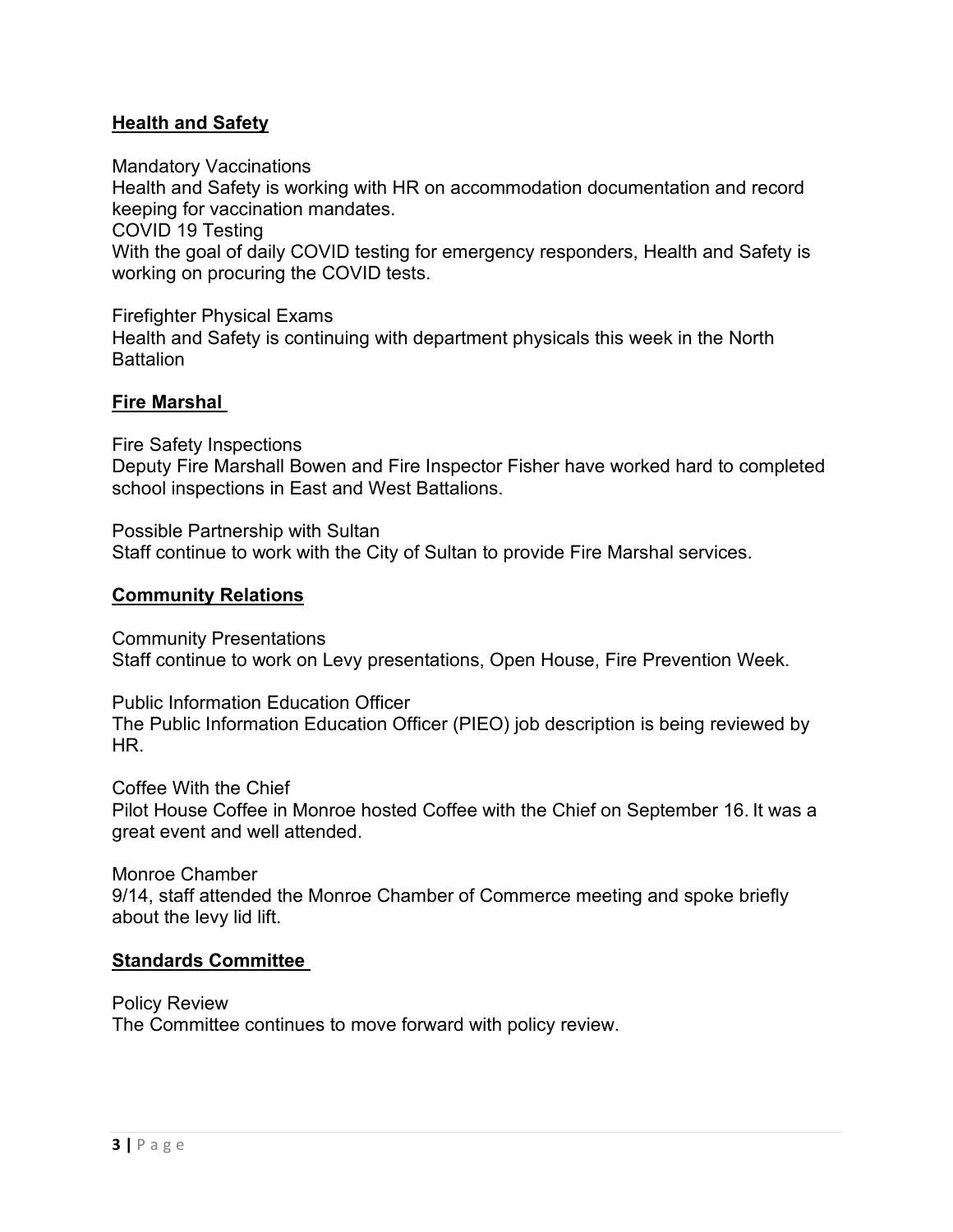# **Accreditation**

## Standards of Cover

The District has received a final draft version of the Standards of Cover (SOC) from Fitch and Associates. Executive staff is reviewing.

#### Accreditation

Staff continue to work on the Accreditation process.

## **Technical Services**

#### Fire Engine Replacement

After a collaborative effort including Technical Services and Operations, the SRFR fire engine specifications have been released to vendors. The bids are due on Thursday, October 21, 2021. Per the SRFR Capital Plan, the specifications are designated for the purchase four engines. Thank you to the Engine Committee and everyone involved.

#### SRFR Domain Merge

The domain merge and server upgrade project has been completed. Small elements of cleanup including phone text archiving and a few other supporting tasks are ongoing but the bulk of the large project have been completed. Thank you to the entire IT team for their diligence in completing this huge undertaking!

#### Network Security

We have reached an all-time high confidence level in our network security with the addition of the Kroll system monitoring that we recently added to our system. We have been asked to present to the WFCA at the upcoming conference on our recent experiences related to cyber security. Staff and a team from IS Outsource will be presenting.

#### Station Alerting

Locution station alerting upgrades to stations 72 and 77 are in works. The project is targeted to be completed before the end of the year. Station 76 has been put on pause until the status of Station 76 has been determined.

#### Ambulance Replacement/Refurbishment

Staff are beginning the planning work with DC Rasmussen on the 2022 and 2023 plan to remount and replace the EMS units as forecasted in the apparatus replacement plan. A committee is being stood up for this process.

## Shop

The shop workload continues to be high. We are beginning the new 800 MHz mobile radio installation within the next month. That work will continue into 2022. The Apprentice position is working out great. Workspace continues to be an issue and discussions are ongoing about a long term solution.